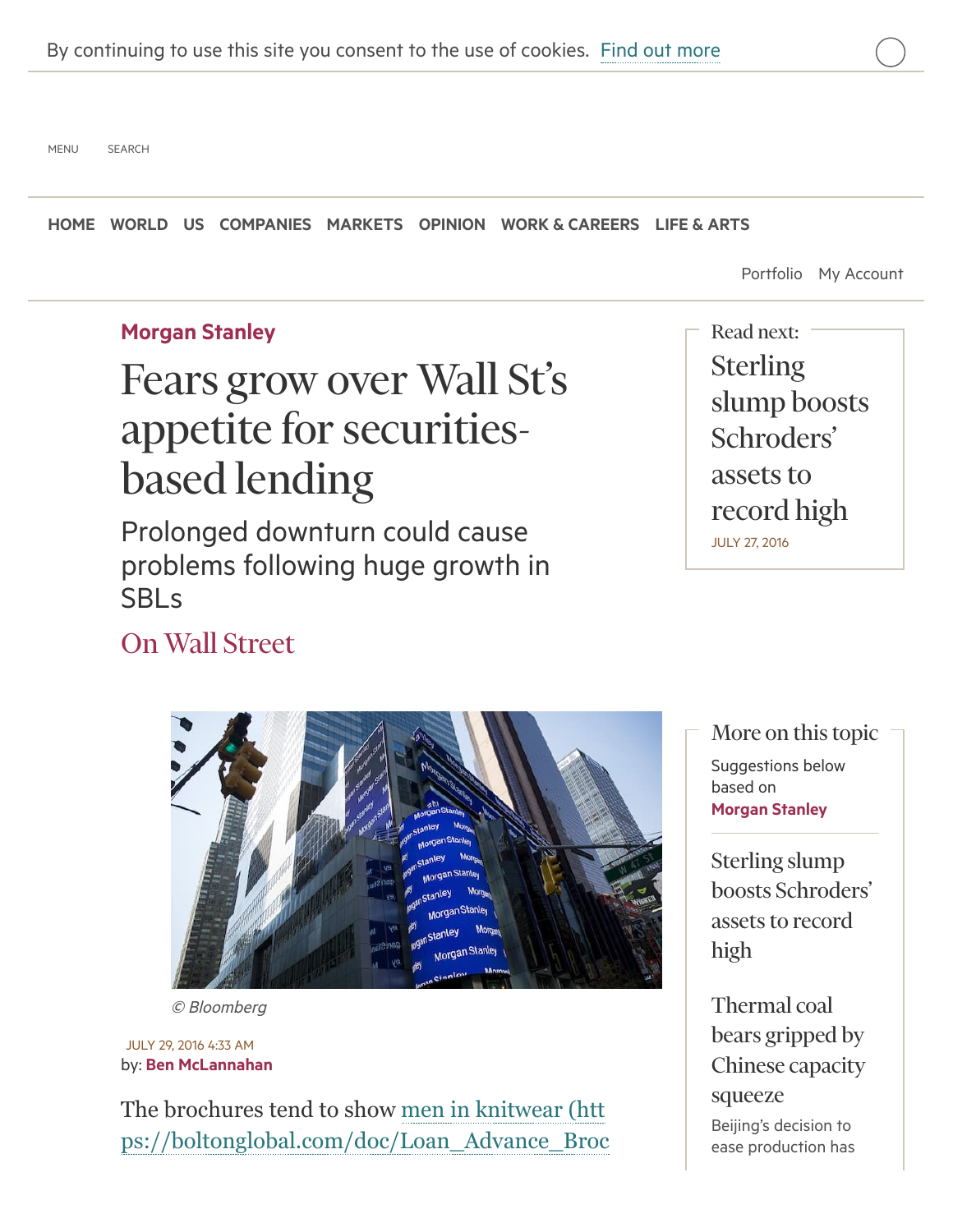[hure.pdf\) on the deck of a yacht, or women](https://boltonglobal.com/doc/Loan_Advance_Brochure.pdf) stretching out with a book on a sun porch. The slogans talk of "unlocking value" and "putting assets to work". What could be more wholesome, in short, than the securities-based loan?

Such products have given a big boost to brokers' profits in the US, as choppy markets have caused trouble in other parts of their businesses. But some analysts are beginning to wonder if the SBL will turn out to be another deadly acronym born on Wall Street, in the tradition of the CDO or the [Ninja loan \(http://www.ft.com/cms/s/0/dbc729](http://www.ft.com/cms/s/0/dbc729ba-af54-11dc-880f-0000779fd2ac.html) ba-af54-11dc-880f-0000779fd2ac.html).

The idea is simple. Wealthy customers take their investment portfolios and borrow against them, typically up to 70 per cent of the value of stocks or corporate bonds, and 90 per cent for government bonds. They then spend that money on whatever they want, so long as it is not more stocks or bonds. Maybe a tax bill or a medical procedure — or something nice such as a wedding or an apartment in Miami.

All seems fine when the market is trading like it is now, within a few points of all-time highs. But as the brokerages note — normally a little way down the marketing blurbs — there are risks. If the value of collateral falls, a credit line could be cut and the customer may have to deposit more cash or securities. Pledged securities can also be sold without a customer's consent, perhaps at fire-sale prices.

A prolonged market downturn could cause a lot of grief, given the huge growth in SBL balances in recent years. Morgan Stanley, for example, had a

sent prices higher and wrongfooted traders

[Brent falls below](https://next.ft.com/content/3de9a0e7-9a5e-3c6b-afda-4ff702963a22) \$45 as short positions rise

### US consumers [buoy big lenders'](https://next.ft.com/content/5df530dc-4e87-11e6-88c5-db83e98a590a) profits

Retail divisions 'firing on all cylinders' with lending as default rates run near historic lows

[S&P 500 hits new](https://next.ft.com/content/8c27f78c-c3b2-32f6-8f63-6c2a84d0cdf3) high as traders eye earnings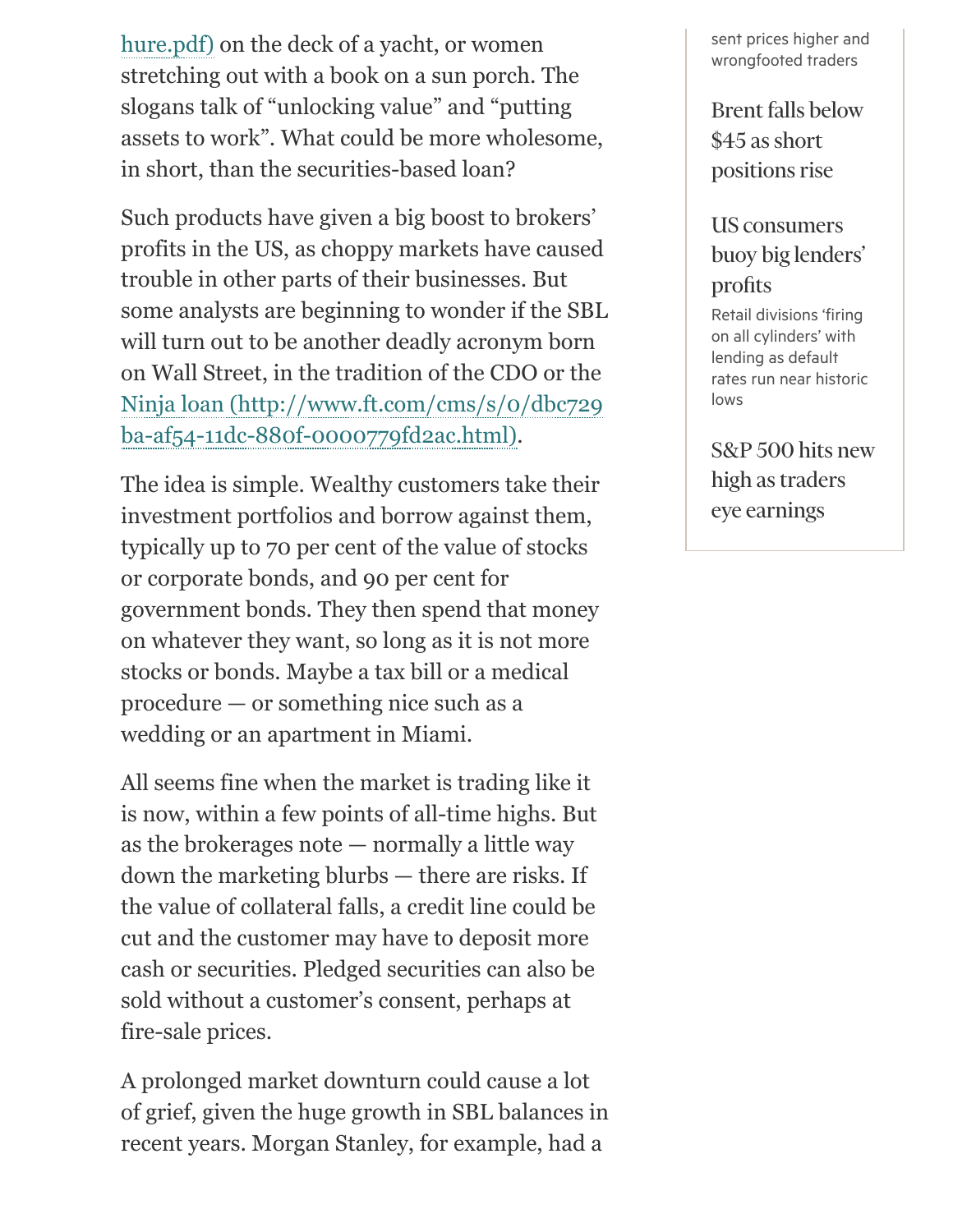total consumer loan portfolio of less than \$4bn at [the end of 2010. Now it has \\$31.4bn \(http://www](http://www.morganstanley.com/about-us-ir/finsup2q2016/finsup2q2016.pdf) .morganstanley.com/about-us-ir/finsup2q2016/f insup2q2016.pdf) in SBLs alone, up almost a quarter from a year earlier. At Raymond James, one of the top regional brokers, SBLs were up [about a third \(http://www.raymondjames.com/p](http://www.raymondjames.com/pr/160720.htm)  $r/160720.html$ , year on year, to \$1.83bn.

No one is sure how big the total market is. The Federal Reserve does not keep tabs on SBLs and neither does Finra, the self-regulatory body for the securities industry.

But people say they are looking out for abuses. Finra has put out several alerts (http://www.finr [a.org/investors/alerts/securities-backed-lines-cr](http://www.finra.org/investors/alerts/securities-backed-lines-credit) edit), the latest with a long list of questions customers should ask themselves before taking out a loan. The Massachusetts securities regulator is probing SBL sales practices at Morgan Stanley, asking if teams of advisers have been pushed too hard to increase volumes.

#### In a

I don't think a lot of investors understand that it is entirely possible for bonds and stocks to drop at the same time for multiple months. It doesn't happen often, but we're in uncharted territory at the moment Josh Brown, Ritholtz Wealth Management

statement, Morgan Stanley said: "We adhere to very high suitability standards regarding these [loans and do not have sales contests \(http://nypo](http://nypost.com/2016/03/02/morgan-stanley-sales-contest-raises-conflict-of-interest-concerns/)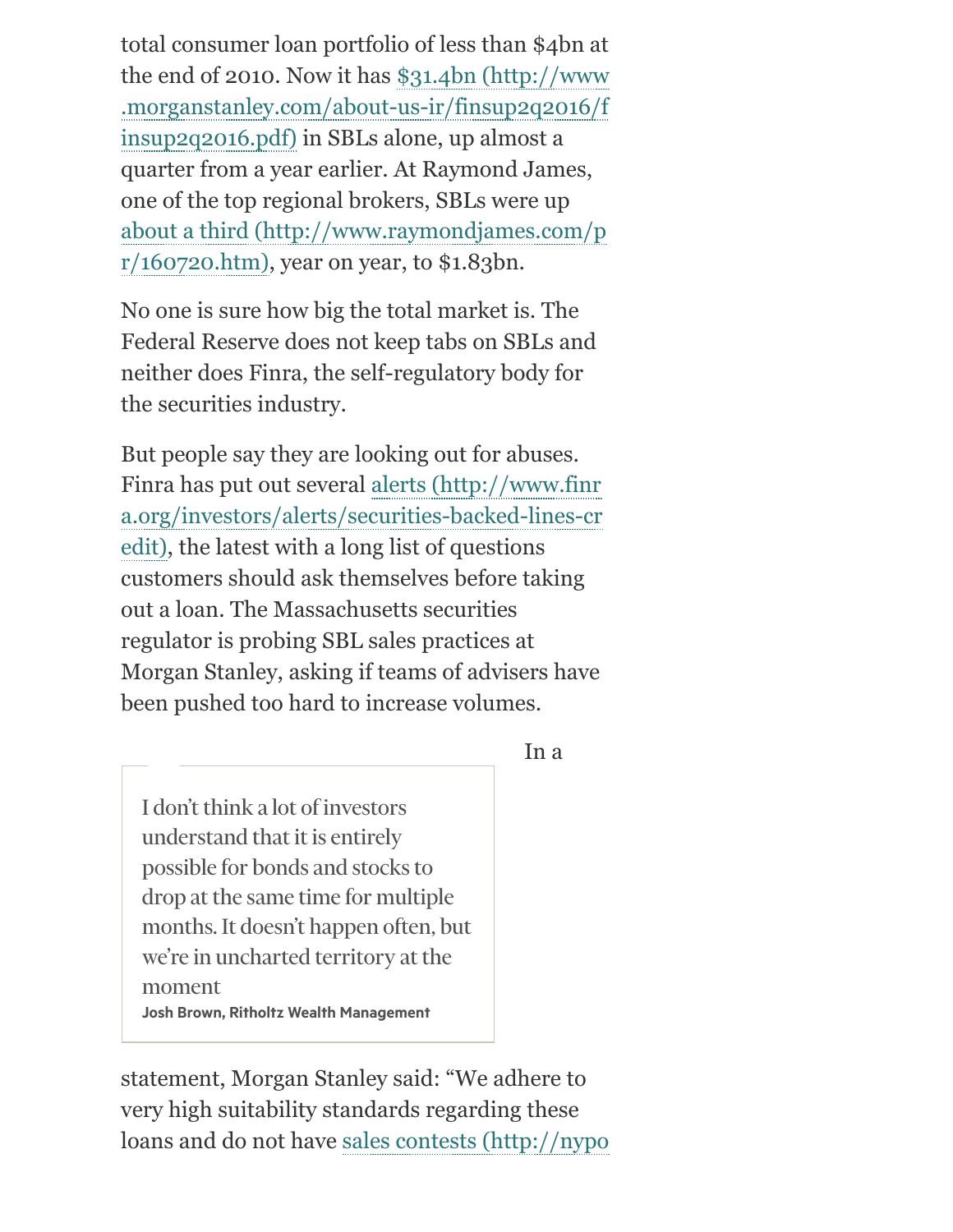## [st.com/2016/03/02/morgan-stanley-sales-conte](http://nypost.com/2016/03/02/morgan-stanley-sales-contest-raises-conflict-of-interest-concerns/) st-raises-conflict-of-interest-concerns/)."

It is a bad sign that banks are hiring SBL specialists like an "assembly line", says Josh Brown, chief executive of Ritholtz Wealth Management in New York. He likens a flurry of job ads on LinkedIn to the pre-crisis boom in structured credit, when banks did well by persuading customers that the products could not fail.

"I don't think a lot of investors understand that it is entirely possible for bonds and stocks to drop at the same time for multiple months," he says. "It doesn't happen often, but we're in uncharted territory at the moment. Who knows?"

For now, though, wealth-management units will keep pumping out the SBLs. Executives love them because it keeps portfolios where they are: clients cannot move assets to another group if there is a loan secured against them.

Better still, the broker gets a secondary stream of revenue from the same pool of assets. At UBS, for [example, clients are offered a line of credit \(http:/](http://financialservicesinc.ubs.com/staticfiles/faw/adobe/all/Lending_Circular.pdf) /financialservicesinc.ubs.com/staticfiles/faw/ado be/all/Lending\_Circular.pdf) of between \$250,000 and \$499,999 at 3.875 per cent over 30-day Libor. If the client wants at least \$10m, the spread drops to 1.750 per cent. When the benchmark 10-year government bond is yielding about 1.5 per cent, this clearly seems an opportunity too good to pass up.

But to Paul Meyer, a Los Angeles-based principal and testifying expert at the Securities Litigation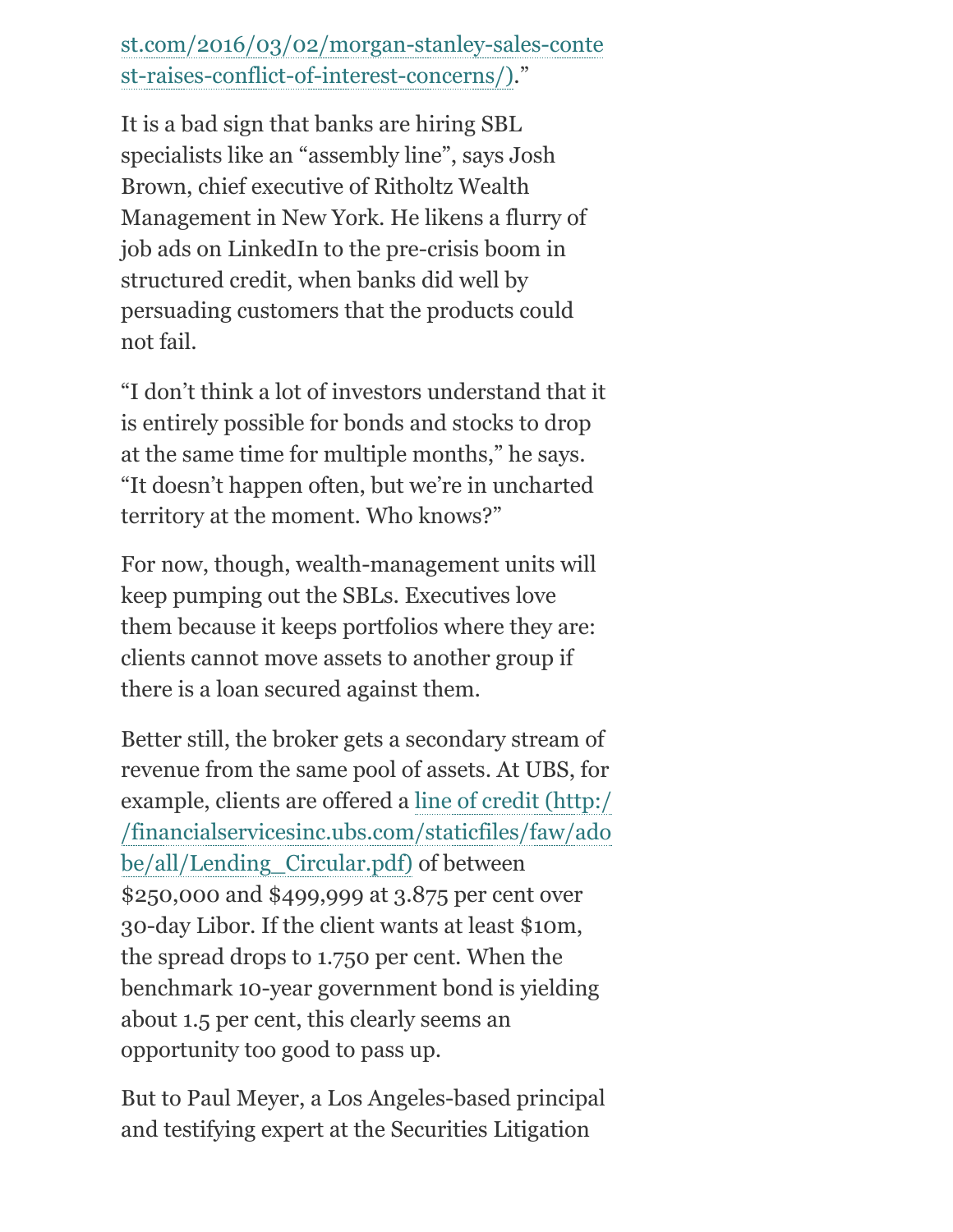and Consulting Group, the rapid growth of SBLs is bound to end in tears. "Bad conduct" is occurring every day, he says, but it will stay hidden until a "catastrophic" drop in the market prompts forced liquidations and claims that the SBLs were mis-sold.

In Puerto Rico, he notes, wobbles in the territory's bond market in 2014 caused trouble (h [ttp://next.ft.com/content/37e9622e-6391-11e4-8](https://next.ft.com/content/37e9622e-6391-11e4-8a63-00144feabdc0) a63-00144feabdc0) for brokers including Charles Schwab and UBS. It also turned out that some Puerto Ricans had used SBLs to buy more bonds — in direct contravention of the terms of the loans.

For the rest of the US, he warns, "the shoe has yet to drop".

*ben.mclannahan@ft.com*

Print a single copy of this article for personal use. Contact us if you wish to print more to distribute to others. © The Financial Times Ltd.

| <b>Support</b>         | <b>Legal &amp; Privacy</b> | <b>Services</b>  |                  | <b>Tools</b>        |                    |  |  |  |
|------------------------|----------------------------|------------------|------------------|---------------------|--------------------|--|--|--|
| Help                   | Terms & Conditi            | Conferences $\&$ | Analysts Resear  | Portfolio           | Economic Calen     |  |  |  |
| About Us               | Privacy                    | Individual Subs  | Executive Job S  | Today's Paper       | News feed          |  |  |  |
|                        | Cookies                    | Group Subscrip   | Advertise with t | Alerts Hub          | <b>Newsletters</b> |  |  |  |
|                        | Copyright                  | Republishing     | Follow the FT o  | Lexicon             | Currency Conve     |  |  |  |
|                        |                            | Contracts & Ten  |                  | <b>MBA Rankings</b> | <b>Ebooks</b>      |  |  |  |
| More from the FT Group |                            |                  |                  |                     |                    |  |  |  |
| Agenda                 | ExecSense                  | FT Property Lis  | lgnites          | New York Insitu     | The Banker         |  |  |  |